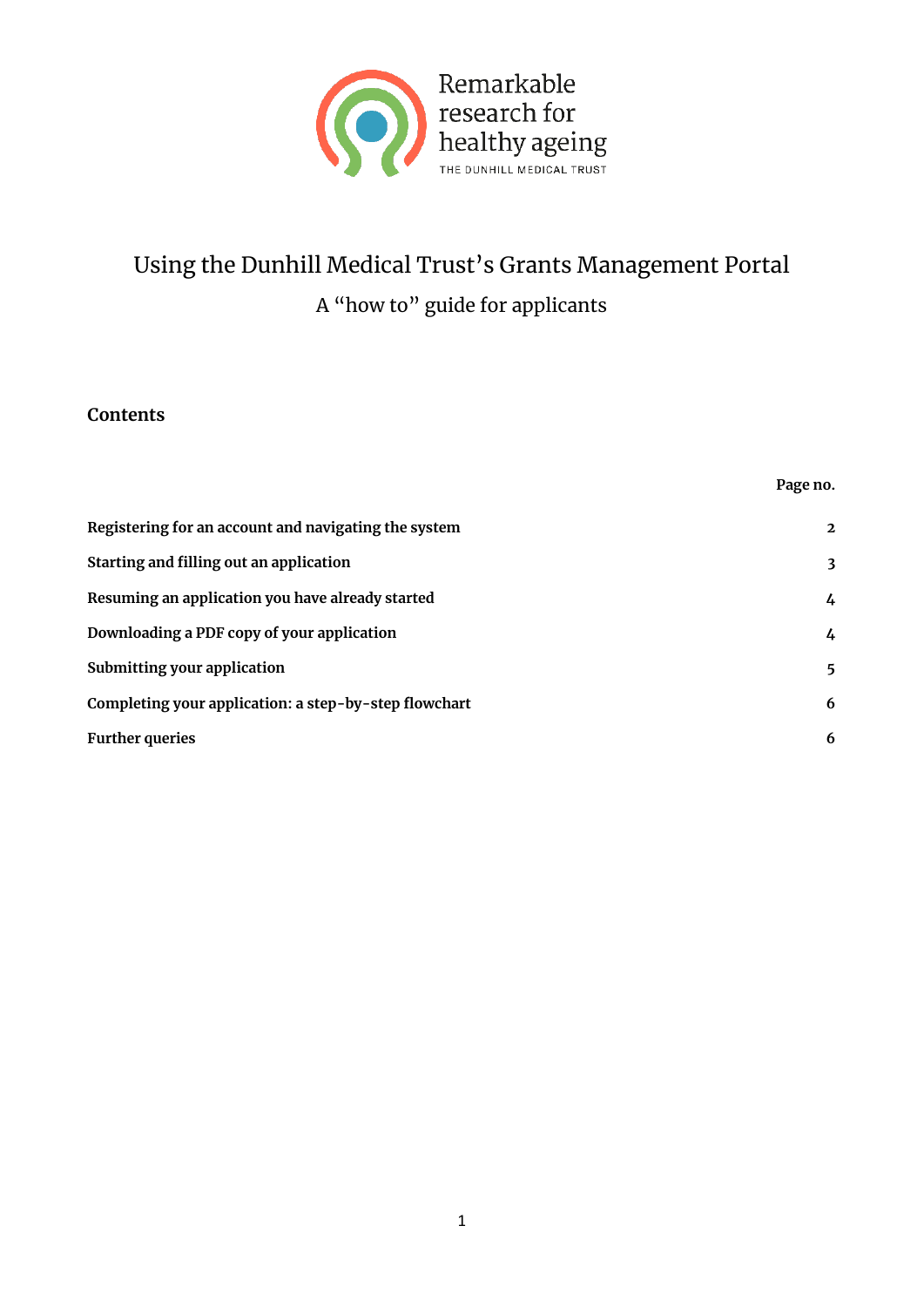## **Registering for an account and navigating the system**

We use an online application system and if you wish to apply for a grant, you will need to create an account on the system. To do so, visit the [portal homepage](https://dunhillmedicaltrust.flexigrant.com/) and click the **Register** button in the top right of the screen.

| <b>Application Portal</b>                                                                                                                                                                                                                                                                                                                                                                                                                                                                                                                                                                                                                                                                                                                                                                                                                                                                                                                                                                                                                                                                                                                                                                                                                                                                                                                                                                           |  |
|-----------------------------------------------------------------------------------------------------------------------------------------------------------------------------------------------------------------------------------------------------------------------------------------------------------------------------------------------------------------------------------------------------------------------------------------------------------------------------------------------------------------------------------------------------------------------------------------------------------------------------------------------------------------------------------------------------------------------------------------------------------------------------------------------------------------------------------------------------------------------------------------------------------------------------------------------------------------------------------------------------------------------------------------------------------------------------------------------------------------------------------------------------------------------------------------------------------------------------------------------------------------------------------------------------------------------------------------------------------------------------------------------------|--|
| Remarkable<br>research for<br>healthy ageing<br>THE DUNHILL MEDICAL TRUST                                                                                                                                                                                                                                                                                                                                                                                                                                                                                                                                                                                                                                                                                                                                                                                                                                                                                                                                                                                                                                                                                                                                                                                                                                                                                                                           |  |
| <b>Welcome to our Grants Management Portal</b><br>Through this portal, you can keep your account and contact details up to date, make applications to the Dunhill Medical Trust and tell us about the<br>progress of any project for which you have received funding. Please do review periodically the information we hold about you to make sure your<br>details are current and correct.<br>For the information of academic and clinical research grant applicants:<br>• we promote the highest ethical practices in scientific and medical research. We do not receive or seek funds from any external body and<br>comply fully with the Joint Protocol of Cancer Research and Universities UK on Tobacco Industry Funding to Universities (2004);<br>• we are an ORCID member organisation and now require all applicants for Research grants to provide an ORCID iD when completing an<br>application form on this portal. Applicants who don't have an ORCID iD can register for one:<br>• we are a member of the Association of Medical Research Charities (AMRC) and sign up to its principles of peer review;<br>. we are also a National Institute for Health Research (NIHR) non-commercial Partner. This means the studies that we fund may be eligible to<br>access NIHR Clinical Research Network (CRN) support.<br>Member<br>Organization<br>Connecting Research<br>and Researchers |  |

Before providing your details, you'll be asked to read our Privacy Notice and to consent to us using your personal data. Following this, you will then need to provide your contact details and a password in order to register.

| First name                                                  | Enter your first name                                                |         |
|-------------------------------------------------------------|----------------------------------------------------------------------|---------|
| Last name                                                   | Enter your last name                                                 | *       |
| Contact phone number                                        | e.g +44 (0) 12345678                                                 |         |
| Email                                                       | Enter your email                                                     |         |
| ORCID identifier                                            | Get my ORCID identifier                                              |         |
| Password                                                    |                                                                      |         |
| Confirm password                                            |                                                                      | *       |
| How do you want to be kept $\circlearrowright$<br>informed? | Keep me informed of all Dunhill Medical Trust's news *<br>and events |         |
|                                                             | ○ Application progess and new grant calls                            |         |
|                                                             | Only contact me regarding my application and grant<br>O<br>progress  |         |
|                                                             |                                                                      |         |
|                                                             |                                                                      | Registe |

**Please note that the information relating to ORCID is only relevant to researchers applying for research grants.**

Once you've entered in your details, you should then receive an email requesting that you confirm your account. **Please ensure that you "whitelist" any emails from this system** to ensure that they aren't redirected to your "junkmail" folder in the future.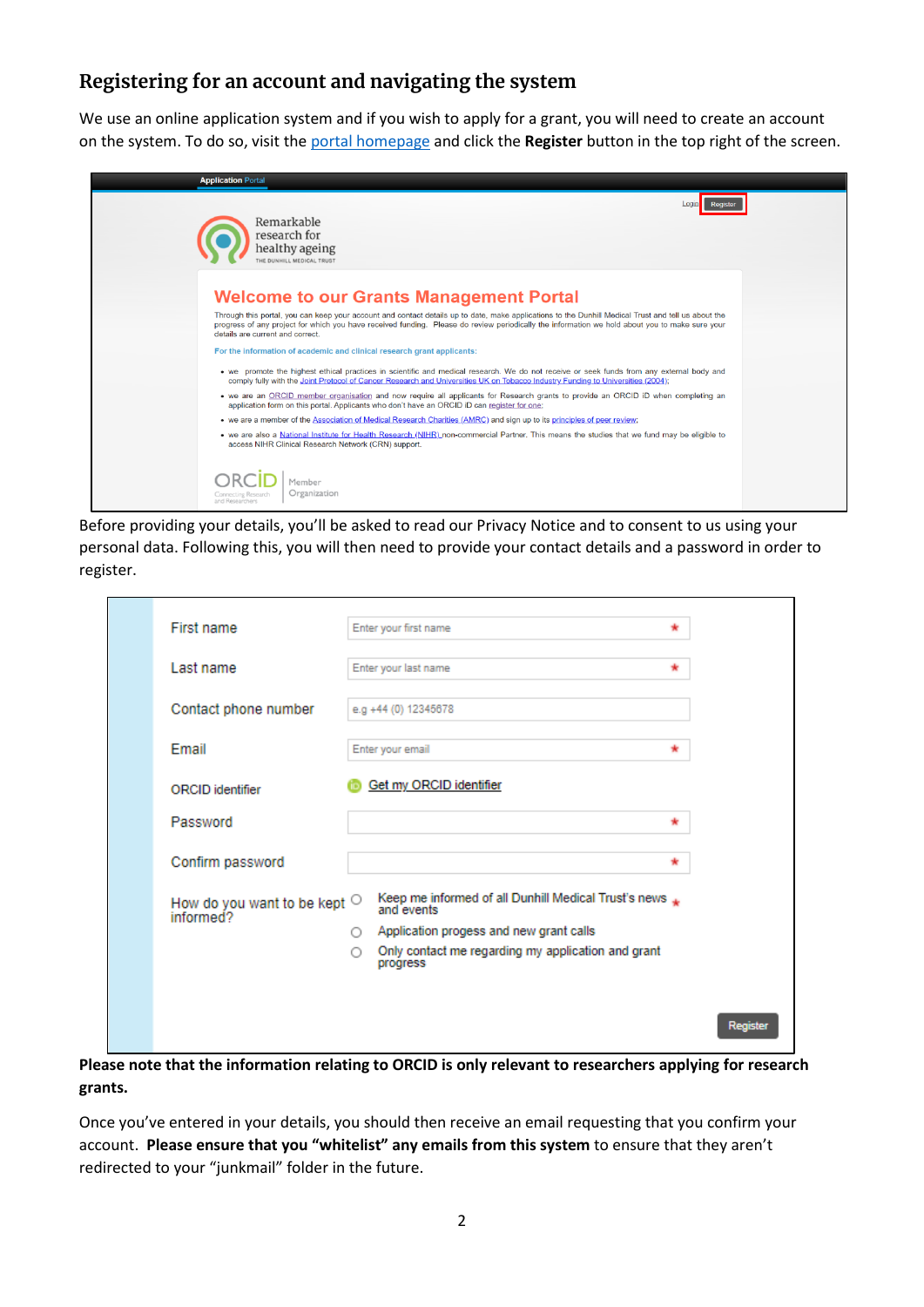Once you've registered and confirmed your account, you will be able to complete your account profile by selecting and completing the **My account** and **My contact details** tabs.



The information saved here will then be used to automatically populate the relevant parts any future application forms.

Clicking on the **Available grants** tab will show you any open schemes to which you can potentially apply. The **My applications** tab will show you a list of all applications in which you have a role (either as Principal Investigator/lead applicant or otherwise) that are currently in progress.

## **Starting and filling out an application**

To start a new application, go to the **Available grants** tab of your account and click **Start** next to the scheme you wish to apply to.

| My account                   | <b>Dunhill Medical Trust</b>                                                                                                                                                                                        |
|------------------------------|---------------------------------------------------------------------------------------------------------------------------------------------------------------------------------------------------------------------|
| My contact details           | Welcome to the Dunhill Medical Trust's application page.                                                                                                                                                            |
| О<br><b>Available grants</b> |                                                                                                                                                                                                                     |
| <b>My applications</b>       | Please note, any request in the application forms for an ORCID identifier applies to academic and<br>clinical research applicants only. Community grants applicants do not need to register with ORCID to<br>apply. |
| My downloads                 | Please now select the scheme for which you wish to apply. If you are unsure, please go to our website to<br>check.                                                                                                  |
|                              | Start a new application                                                                                                                                                                                             |
|                              | 2021-10 - Suitable Living Environments - EXPRESSION OF INTEREST                                                                                                                                                     |
|                              | <b>Closing Date</b>                                                                                                                                                                                                 |

Before starting your application, you'll be shown a page which provides details on the scheme and instructions on completing an application. You'll need to confirm that you have read and understood these instructions before proceeding any further.

Following this, you'll reach the summary page for your application. This includes a list of all of the sections that need to be completed as part of your application, in the **Application** tab, along with the status of each section (Not Started/In Progress/Complete).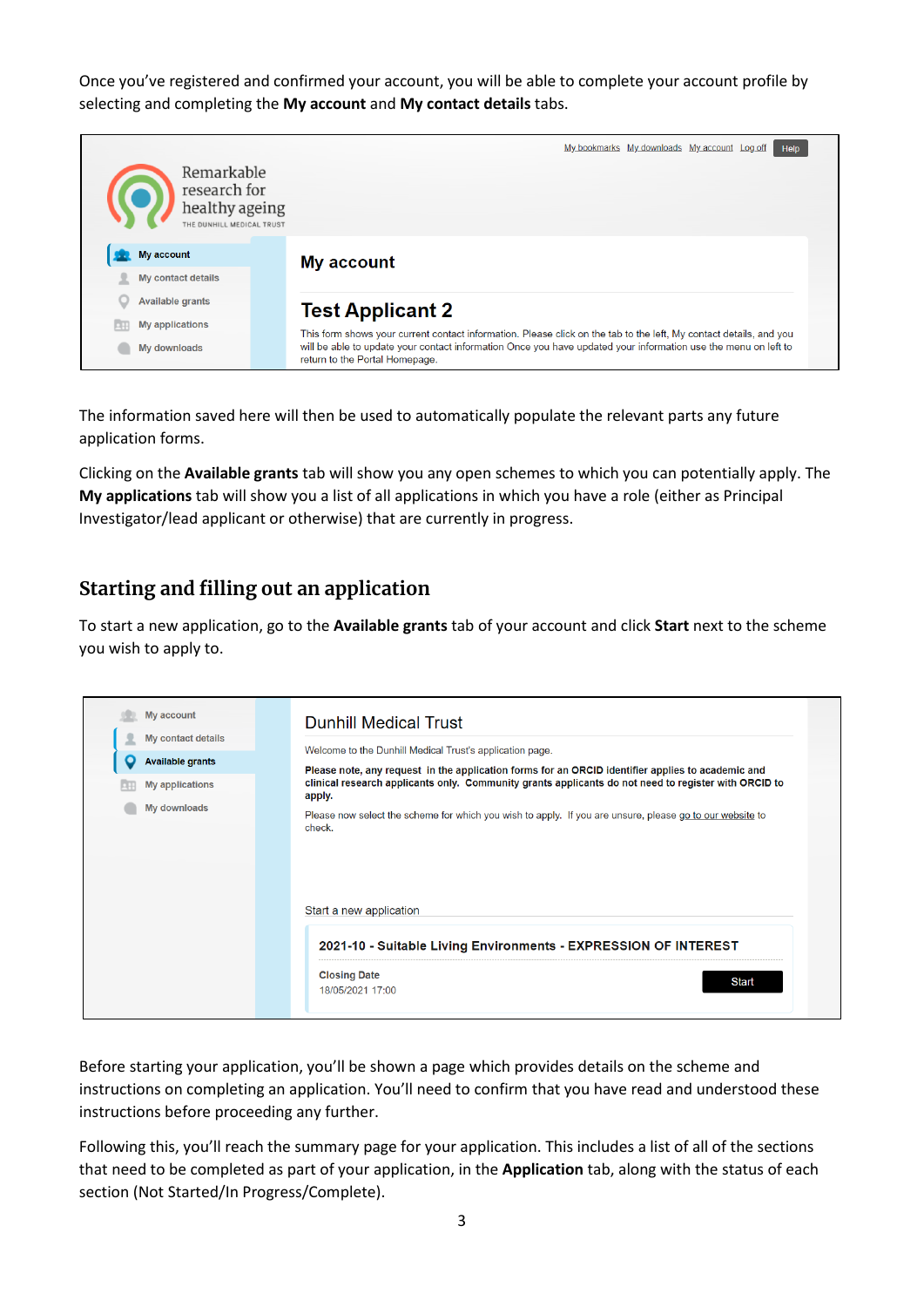To begin completing a section, click **Start** next to it.

| <b>Number</b>  | Page                            | Est. time to<br>complete | <b>Status</b>      | Required<br>documents                   |  |
|----------------|---------------------------------|--------------------------|--------------------|-----------------------------------------|--|
|                | About you and your organisation |                          | <b>Not Started</b> | <b>Edit Page</b><br><b>Merge Fields</b> |  |
| $\overline{2}$ | About the support you need      |                          | <b>Not Started</b> | Edit Page<br>Merge Fields               |  |

#### **Note that the above image is just an example, and that each form will look slightly different.**

Once you've started a section, its status will change from "Not Started" to "In Progress". We strongly recommend that you save your work regularly using the **Save progress** buttons found at the top and bottom of each section of the application form. Once you've completed a section (i.e. provided answers to any mandatory questions, as indicated by an **\*** ) its status will change from "In Progress" to "Complete".

#### **Resuming an application you have already started**

To return to an application you have already started, go to the **My applications** tab of your account and click **Resume** next to the application in question.

#### **Downloading a PDF copy of your application**

#### **Please note that it is not possible to download a PDF copy of your application once it has been submitted, so we advise doing this before submitting your application.**

You can download a PDF version of your application at any time by clicking the **Download as PDF** button at the top of the application summary page. A pop-up will then appear, asking you which kind of PDF you wish to download. If you want your PDF to include the guidance notes used in the application, click **More options** and then check the box that says **Show guidance notes**.

Once you've clicked the **Download PDF** button, your PDF will be created (this may take a few moments). Once it's ready, you'll receive a notification enabling you to download it.

| <b>Download PDF</b>                |                                                                          | $\times$ |
|------------------------------------|--------------------------------------------------------------------------|----------|
|                                    | <b>Download PDF</b><br>Choose which kind of PDF you want to download     |          |
| Form Only<br>Application form only | <b>Complete Application</b><br>Application form and supporting documents |          |
| More options                       |                                                                          |          |
|                                    |                                                                          |          |
|                                    |                                                                          |          |
|                                    |                                                                          |          |
|                                    | <b>Download PDF</b>                                                      |          |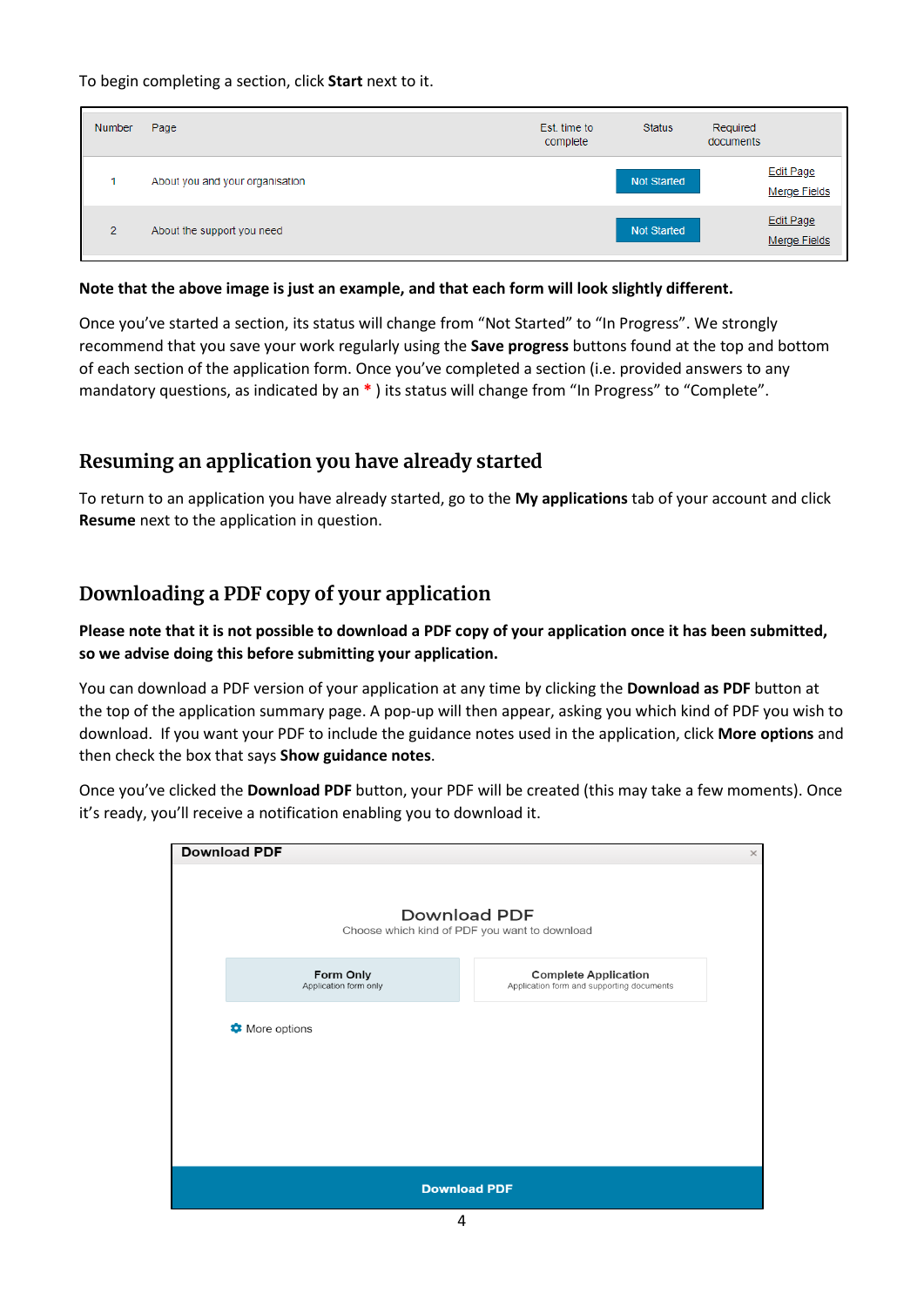## **Submitting your application**

Once you have completed all sections of the application, a **Submit application** button will become available at the top and bottom of the application summary page.

| Summary                                                                   |                           |
|---------------------------------------------------------------------------|---------------------------|
| 2021-10 - Suitable Living Environments -<br><b>EXPRESSION OF INTEREST</b> | 100% complete             |
| $\mathbf{x}$<br>SLEO2110\7<br><b>Test Applicant 1</b>                     | 7 of 7 Pages              |
| x<br>Download as PDF<br><b>Print form</b>                                 | <b>Submit application</b> |
| <b>View instructions</b>                                                  |                           |

Before submitting your application, we recommend downloading a PDF copy of it (see the "Downloading a PDF copy of your application" section of this document for more details) as you will not be able to do this once it has been submitted.

Once you have clicked **Submit application** a pop-up will appear asking you to confirm the submission of your application. Upon submitting your application, you will be shown a confirmation message and should also receive an automatic confirmation email.

Once you have submitted your application, it will still be available to view in the **My applications** tab of your account but you will no longer be able to edit it.